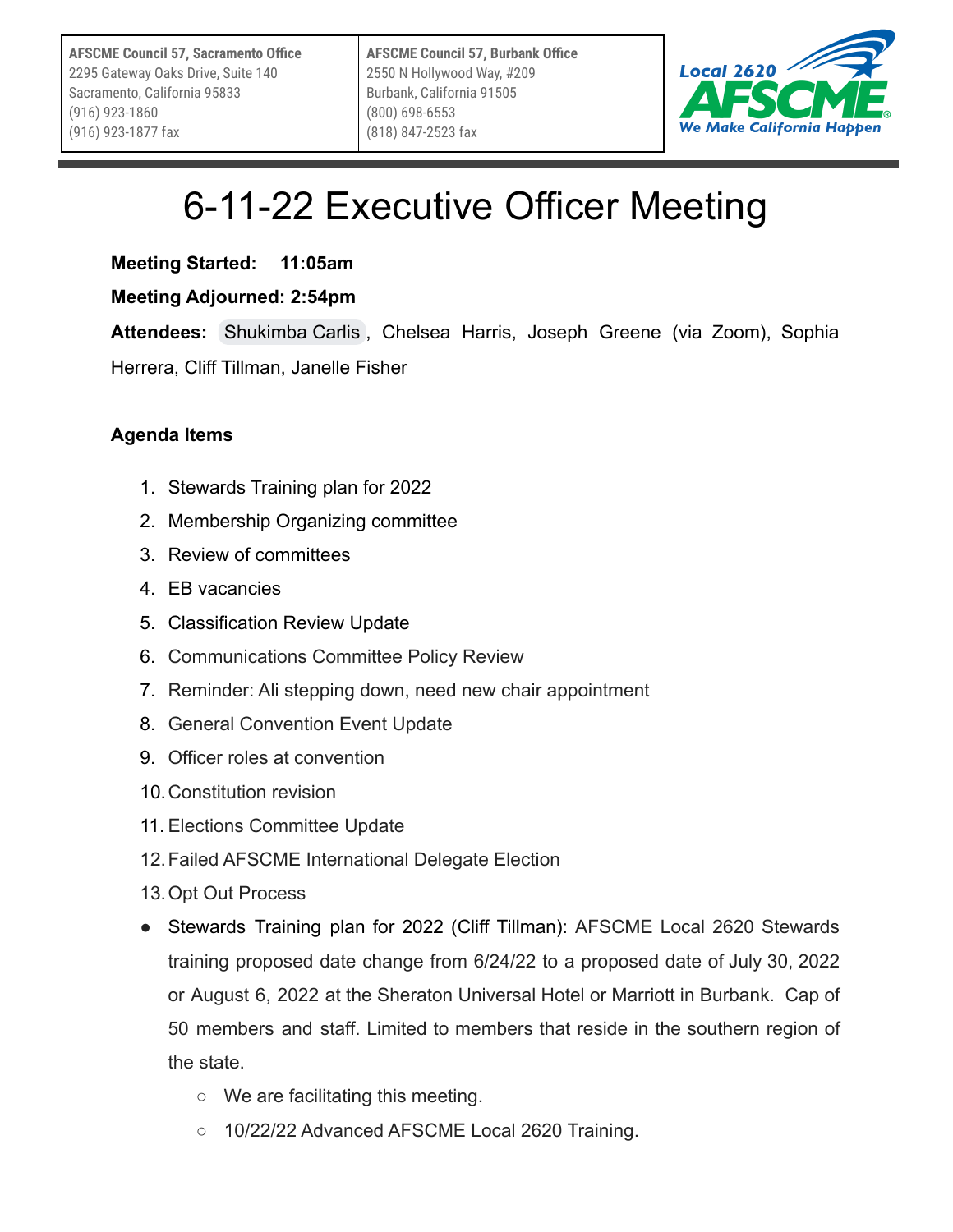**AFSCME Council 57, Sacramento Office** 2295 Gateway Oaks Drive, Suite 140 Sacramento, California 95833 (916) 923-1860 (916) 923-1877 fax



- Membership Organizing committee (Cliff Tillman): The Council 57 is making membership organizing a priority for all locals. We do not have an active membership organizing committee currently. There are a few people on the committee and it needs to be re-established ASAP.
- Review of committees: Lists were updated. An E blast will be created requesting members join the committee of their choosing.
- EB vacancies (Cliff Tillman): Should have nominations because it appears as if we are intentionally refusing to fill seats. Can send an eblast requesting nominations. When we have an elections committee this task can be completed.
- Classification Review Update (Cliff Tillman): Cliff submitted the list and the state acknowledged the list. Cliff will train the corresponding occupational chairs regarding the next steps in the process. Cliff wants to wrap up the previous 3 occupations that were previously submitted.
- Cliff Tillman suggested that a 2 page newsletter type document be created and disseminated to membership with pertinent information that the union is actively engaged in currently. Proposed name (courtesy of Joseph Greene) is "Local 2620 Newsflash"
- Communications Committee Policy Review: Agreed to meet June 16, 6:00pm via Zoom Joseph Greene will send the Zoom Invite to the committee members.
- Reminder: Ali stepping down, need new chair appointment: Ali is stepping down 6/30/22
- General Convention Event Update (Cliff Tillman): Still working on trying to secure speakers. Trying to get the governor, and/or attorney general to speak. Officer's reports must be submitted to Cliff at least 2 weeks in advance. RSVP will be forwarded to membership along with what workshops they will be attending. Eblast will be sent requesting nominations for exceptional stewards from each department.
	- The Executive Officer's Meeting scheduled for August will be rescheduled to a later date.